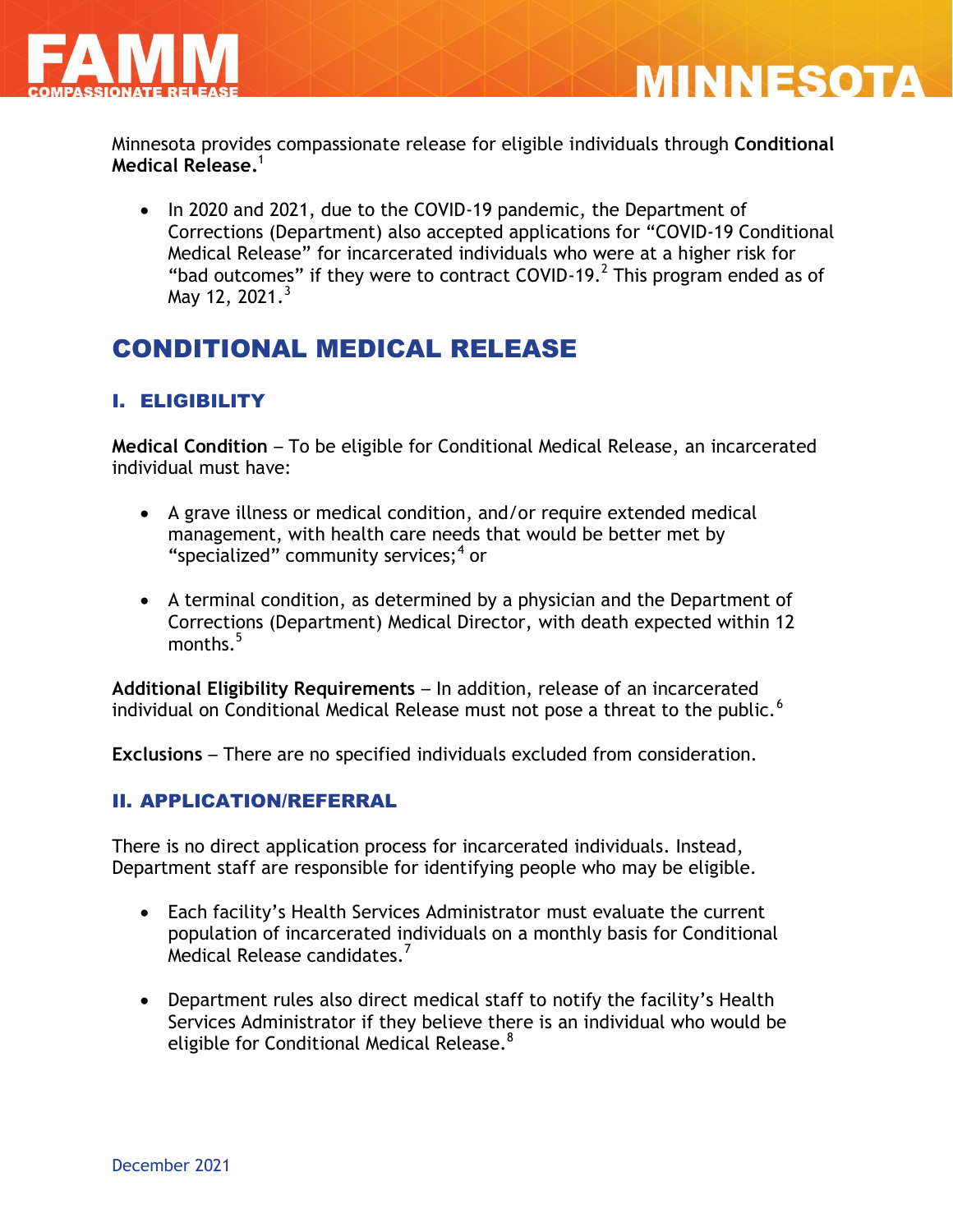### III. DOCUMENTATION AND ASSESSMENT

**Verification: Medical Personnel** – The Health Services Administrator collects data on each identified individual from the facility's doctors and medical consultants, verifying the medical condition. The Administrator then sends that information to the Department's Health Services Director.<sup>9</sup>

**Processing: Health Services Director** – The Health Services Director forwards the information to the Deputy Commissioner of Facility Services and notifies the Executive Officer of the Hearings and Release Unit regarding each individual who is potentially eligible for Conditional Medical Release.<sup>10</sup>

**Preliminary Review/Approval: Deputy Commissioner** – The Deputy Commissioner of Facility Services reviews the information and decides whether to proceed with each Conditional Medical Release request.<sup>11</sup> If approved, each request goes to a "multidisciplinary team."<sup>12</sup>

**Discussion/Recommendations: Multidisciplinary Team** – A multidisciplinary team meets before the determination process begins to discuss each member's roles and responsibilities.<sup>13</sup> This team is also tasked with discussing and making recommendations regarding the public safety aspects of releasing an individual on Conditional Medical Release.<sup>14</sup> Department rules state that the team must include the Health Services Administrator, Caseworker, Conditional Medical Release Monitor, Medical Release Planner, Victim Assistance Director, Victim Assistance Manager (or designee), Supervising Agent, and the Associate Warden of Operations.<sup>15</sup>

**Victim Notification: Victim Assistance and Restorative Justice Program (VARJP)** – VARJP Unit Staff provide notice to the victim, if appropriate. Staff may request a release of information from the incarcerated individual for victim notification purposes.<sup>16</sup>

**Pre-Release Planning: Caseworker and Medical Release Manager** – Once notified by the team to begin, the Caseworker has 20 working days to complete all necessary Conditional Medical Release paperwork,<sup>17</sup> which includes the following:

- If the individual is being placed in a nursing home, the Caseworker arranges for an assessment by the social services office in the county where the person is currently incarcerated.<sup>18</sup>
- In consultation with the Medical Release Planner, as necessary, the Caseworker identifies an appropriate community placement. Either the Caseworker or Medical Release Planner can apply on the individual's behalf once a potential placement has been identified.<sup>19</sup>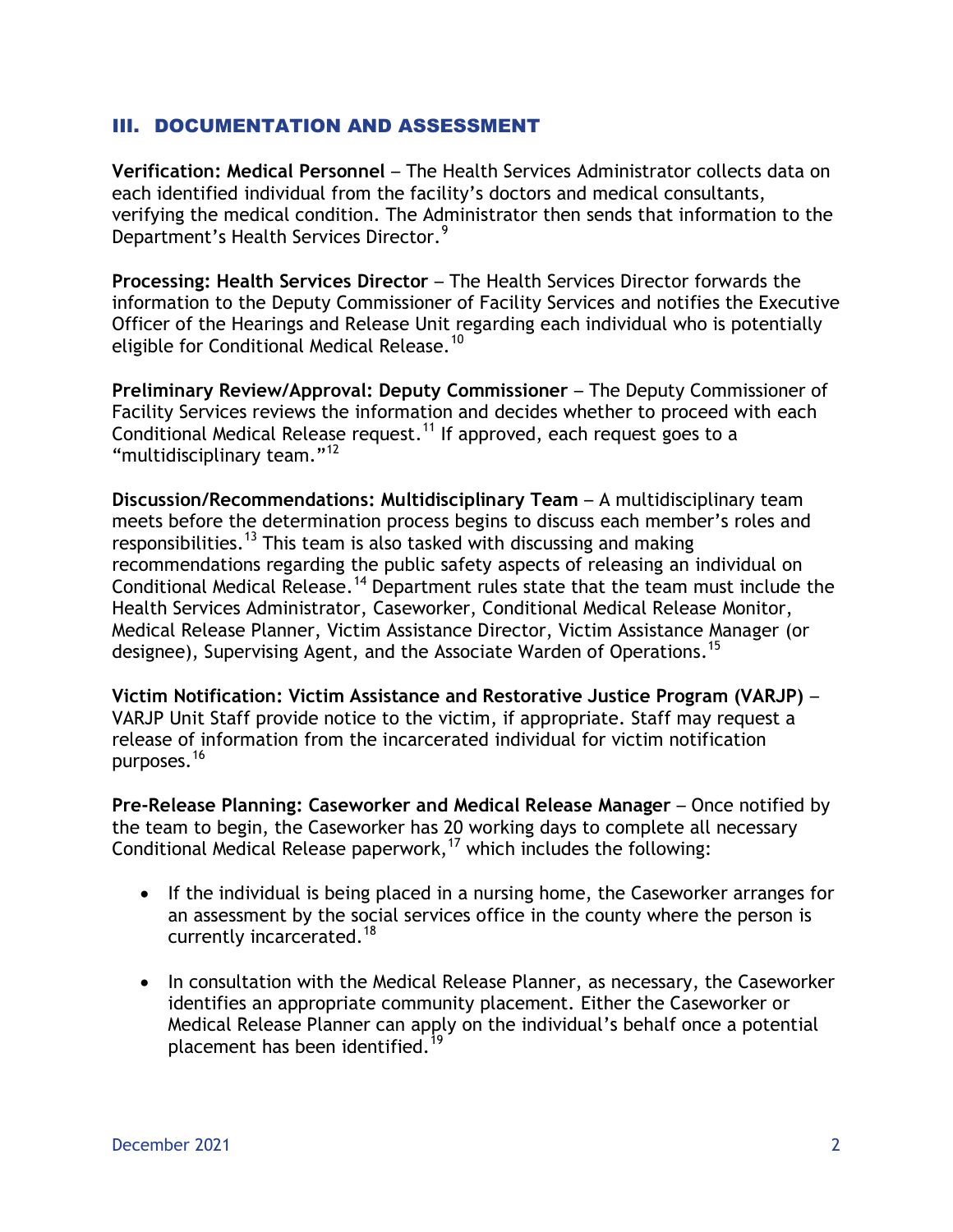- $\circ$  The Department defines an "appropriate community placement" as a hospital, long-term care facility, or private home that meets the individual's medical needs and provides an appropriate level of security.<sup>20</sup> If the individual's care needs change, the Department may change the placement to a more appropriate community setting.  $21$
- The Caseworker and Medical Release Planner complete the paperwork for health care funding (e.g., Medicaid) with or without the incarcerated individual's assistance, and the Medical Release Planner submits it to the appropriate agencies. $^{22}$
- The Caseworker submits a request for the assignment of a Community Supervision Agent in the county of the individual's potential community  $p$ lacement.<sup>23</sup>

## **Reviews and Recommendations**

- A Program Review Team reviews all the information in the Conditional Medical Review "packet" to make sure everything is complete and then forwards it, with a recommendation, to the Warden. $^{24}$
- The Warden reviews and signs the Conditional Medical Review packet and forwards it, along with a recommendation, to the Director of Health Services.<sup>25</sup>
- The Director of Health Services reviews and signs the packet to ensure that (1) the individual meets the medical criteria and (2) the community placement is medically appropriate and then forwards the packet and a recommendation to the Deputy Commissioner of Facility Services.<sup>26</sup>
- The Deputy Commissioner of Facility Services reviews and signs the packet and forwards it with a recommendation to the Executive Director of the Department's Hearings and Release Unit.<sup>27</sup>
- The Executive Director reviews and signs the packet to ensure an appropriate release plan has been developed and forwards the packet and a recommendation to the Deputy Commissioner of Community Services.<sup>28</sup>
- The Deputy Commissioner reviews and signs the Conditional Medical Release packet, ensuring that an appropriate release plan has been developed, and forwards it with a recommendation to the Commissioner.<sup>29</sup>

The recommendation process must be completed no later than five working days prior to the individual's placement. $30<sup>30</sup>$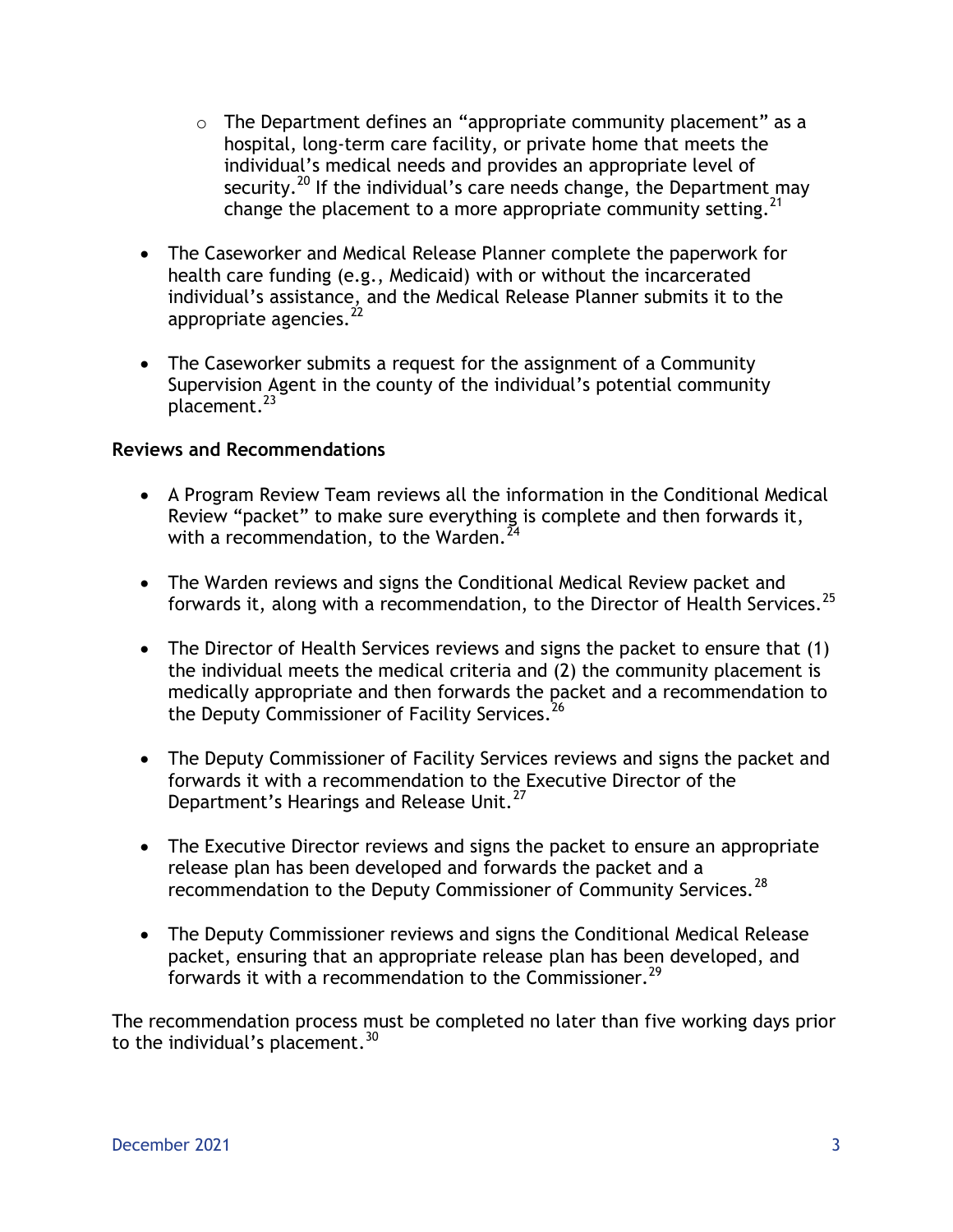## IV. DECISION-MAKING PROCESS

**Decision-Maker** – The Commissioner of the Minnesota Department of Corrections is the ultimate authority in deciding whether an individual is eligible for Conditional Medical Release.<sup>31</sup>

**Decisions** – Based on the documentation and recommendations, the Commissioner approves or denies the Conditional Medical Release.<sup>32</sup> In making the decision, the Commissioner must consider the person's age, medical condition and health care needs, custody classification, risk of violence, level of community supervision needed, and available community placements.  $33$ 

 An individual may not be placed on Conditional Medical Release unless the Commissioner determines that the person can pay for health care or that the health costs are likely to be covered by Medicaid, veterans' benefits, or some other federal or state medical assistance programs.<sup>34</sup>

#### **Prerelease Planning**

- Once the Commissioner makes a decision, the packet is forwarded to the Medical Release Planner, who distributes it to the Warden and Health Services Administrator at the facility housing the individual, the Executive Director of the Hearings and Release Unit, the Victim Assistance Director and Manager, the Caseworker, the Supervising Agent, and the Conditional Medical Release Monitor.<sup>35</sup>
- The Caseworker completes the "reentry review" and notifies the Executive Director of the Hearings and Release Unit for final approval.<sup>36</sup>

## V. POST-DECISION

**Denials and Appeal Rights** – There is no information in state law or Department policy on appealing a Commissioner's denial of Conditional Medical Release.

#### **Supervision**

• Supervising Agents – For individuals who are released to private homes, there must be "appropriate opportunities for agent surveillance and supervision."<sup>37</sup> Supervising agents must meet with community placement contacts to inform them of an individual's "offense characteristics" prior to the Conditional Medical Release being activated.<sup>38</sup> After that, a supervising agent is responsible for reporting any violations of release to the Department's Hearings and Release Unit and notifying the individual's Case Manager if the community placement changes or a different community placement is being considered.<sup>39</sup>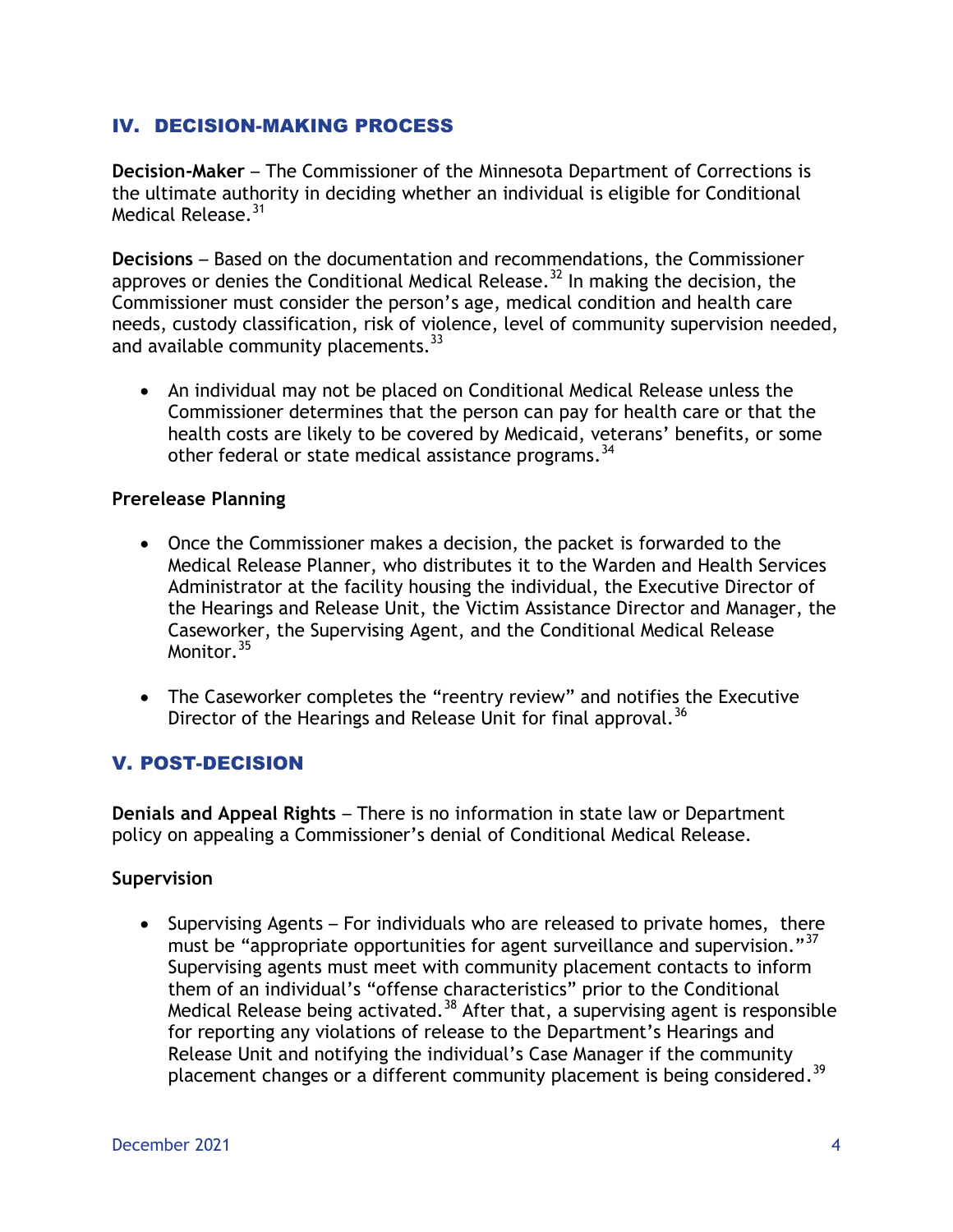• Medical Follow-Up – The Department's Director of Nursing establishes a contact person in the community placement who receives the Conditional Medical Release policy and the individual's release packet. The Director of Nursing and the contact person mutually agree to a written reporting system to ensure that the Department has current information on the individual's health status. If the individual's medical condition improves, the Director of Nursing must notify the Department's Health Services Director.<sup>40</sup>

**Revocation/Termination** – The Commissioner may rescind Conditional Medical Release without a hearing if an individual's medical condition improves to the extent that (1) continuation of the Conditional Medical Release presents a risk to the public<sup>41</sup> or (2) "medical management" is no longer needed.  $42^{\circ}$ 

• If the Director of Nursing notifies the Department's Health Services Director that the individual's medical condition has improved, the Health Services Director is supposed to consult with the Hearings and Release Unit Director to arrange transportation for return to a correctional facility.  $43$ 

The Commissioner may also revoke the individual's Conditional Medical Release if the person violates any conditions that were set.<sup>44</sup>

## VI. REPORTING/STATISTICS

Minnesota law does not require the Department to report on how many people were granted or denied Conditional Medical Release. However, the Department has reported some data.

- In 2019, the Department reported that it was supervising nine formerly incarcerated individuals on Conditional Medical Release.<sup>45</sup>
- In 2020, the Department released 157 individuals under the COVID-19 Conditional Medical Release rules. <sup>46</sup> The Department did not respond to FAMM's request for information on the number of "regular" Conditional Medical Release requests granted in 2020.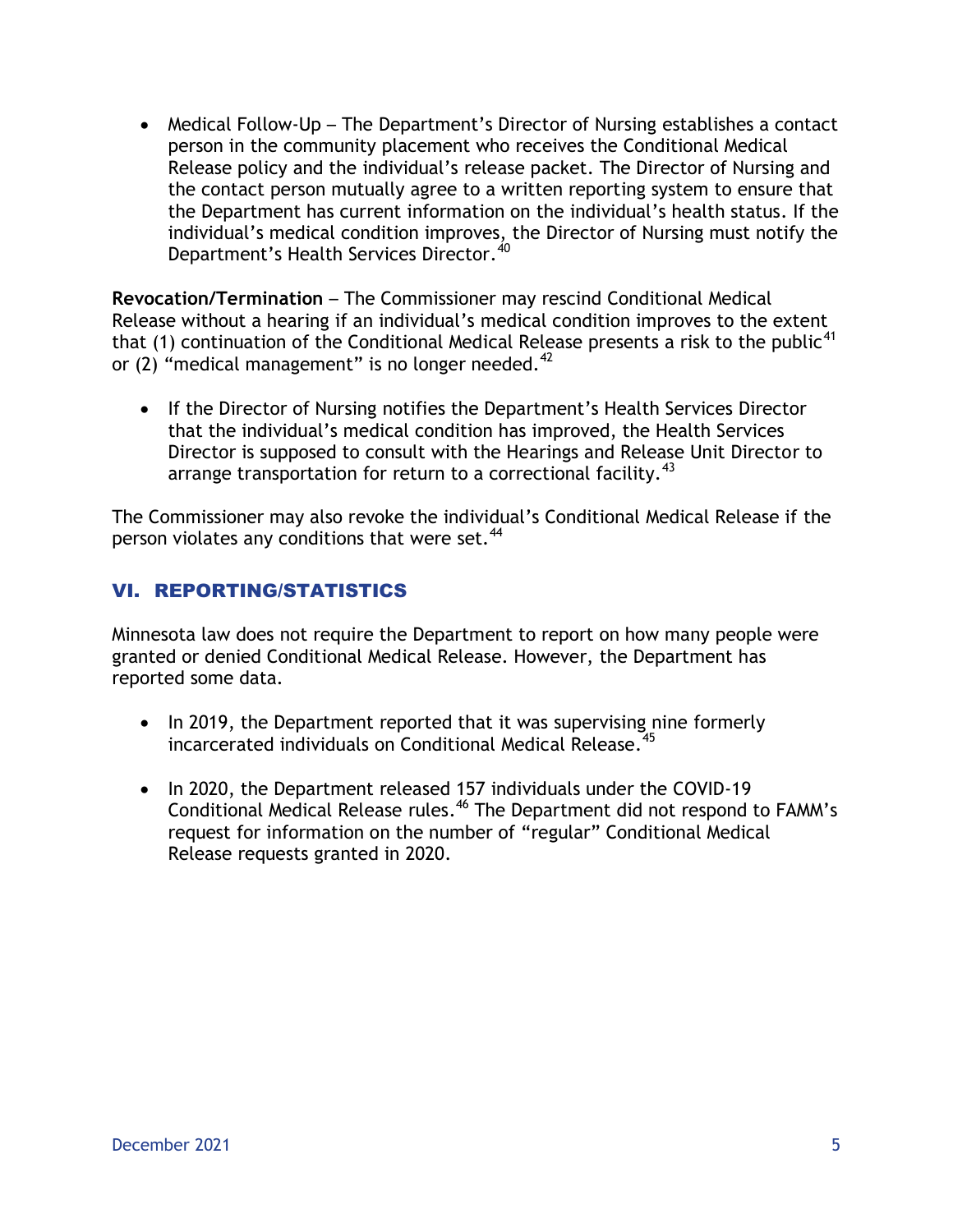## MINNESOTA COMPASSIONATE RELEASE PRIMARY LEGAL SOURCES

## CONDITIONAL MEDICAL RELEASE

#### **Statute**

Minnesota Statutes, § 244.05, Subdivision 8 (2020), available through the Minnesota Legislature's Office of the Revisor of Statutes, [https://www.revisor.mn.gov/statutes/cite/244.05.](https://www.revisor.mn.gov/statutes/cite/244.05)

#### **Agency Policy**

Minnesota Department of Corrections, Policy 203.200, Conditional Medical Release (Dec. 15, 2020), [http://www.doc.state.mn.us/DocPolicy2/html/DPW\\_Display\\_TOC.asp?Opt=203.200.htm.](http://www.doc.state.mn.us/DocPolicy2/html/DPW_Display_TOC.asp?Opt=203.200.htm)

# NOTES

\* *Id. means see prior note.*

<sup>1</sup> Minn. Stat. § 244.05, Subd. 8; Minnesota Department of Corrections Policy (DOC Policy) 203.200.

<sup>2</sup> DOC Policy 203.200 (N).

<sup>3</sup> Minnesota Department of Corrections, Internal Memo re: COVID Conditional Medical Release (May 12, 2021), [https://mn.gov/doc/assets/COVID%20CMR%20English\\_tcm1089-482035.pdf.](https://mn.gov/doc/assets/COVID%20CMR%20English_tcm1089-482035.pdf) Commissioner of Corrections Paul Schnell made all final decisions regarding COVID-19 Conditional Medical Releases. According to the Department's website, 156 individuals were granted COVID-19 Conditional Medical Release in 2020.

<sup>4</sup> Minn. Stat. § 244.05, Subd. 8; DOC Policy 203.200 (A) (1).

 $5$  DOC Policy 203.200, Definitions and (A) (1).

<sup>6</sup> Minn. Stat. § 244.05, Subd. 8; DOC Policy 203.200 (A) (3).

 $7$  DOC Policy 203.200 (C) (1).

 $8$  ld. at (C) (3).

 $9$  ld. at (C) (2) and (C) (4).

 $10$  Id. at (C) (4) through (C) (6).

 $11$  Id. at (C) (5).

 $12$  Id. at  $(D)$ .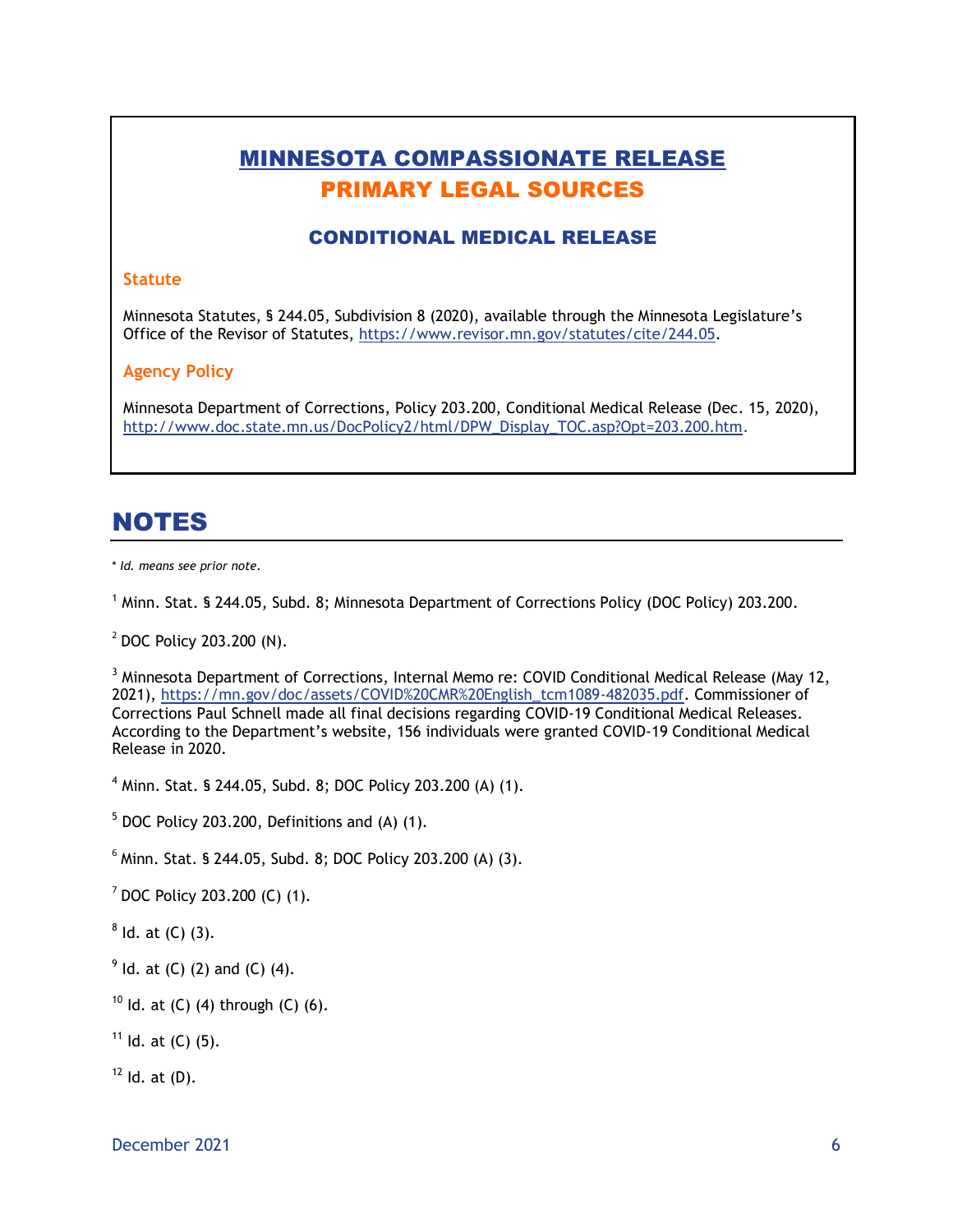Id.

Id.

Id.

 Id. at (E). Note that the rules do not state whether this includes providing personal medical information to the victim.

Id. at (F) (6).

 Id. at (F) (1). The assessment tool is called Minnesota Choices, which is a web-based application integrating assessment and long-term services and supports planning for any Minnesotan who needs long-term care. For more information, see Minnesota Department of Human Services, MnCHOICES Assessment and Support Plan, [https://mn.gov/dhs/partners-and-providers/news-initiatives-reports](https://mn.gov/dhs/partners-and-providers/news-initiatives-reports-workgroups/long-term-services-and-supports/mnchoices/)[workgroups/long-term-services-and-supports/mnchoices/.](https://mn.gov/dhs/partners-and-providers/news-initiatives-reports-workgroups/long-term-services-and-supports/mnchoices/)

<sup>19</sup> Id. at (F) (2). When possible, the Case Manager identifies all possible community placements within the initial paperwork.

<sup>20</sup> DOC Policy 203.200, Definitions, "Community Placement."

Id.

Id. at (F) (3).

<sup>23</sup> Id. at (F) (4). Note that if the incarcerated individual is eligible for community notification as a "predatory offender," the Caseworker must schedule the case for review by the End-of-Confinement Review Committee (ECRC). Id. at (F) (5).

Id. at (G) (1).

Id. at (G) (2).

Id. at (G) (3).

Id. at (G) (4).

- Id. at (G) (5).
- Id. at (G) (6).
- Id. at (G) (7).

Minn. Stat. § 244.05, Subd. 8; DOC Policy 203.200 (G) (8).

- DOC Policy 203.200 (G) (8).
- Minn. Stat. § 244.05, Subd. 8.

Id.